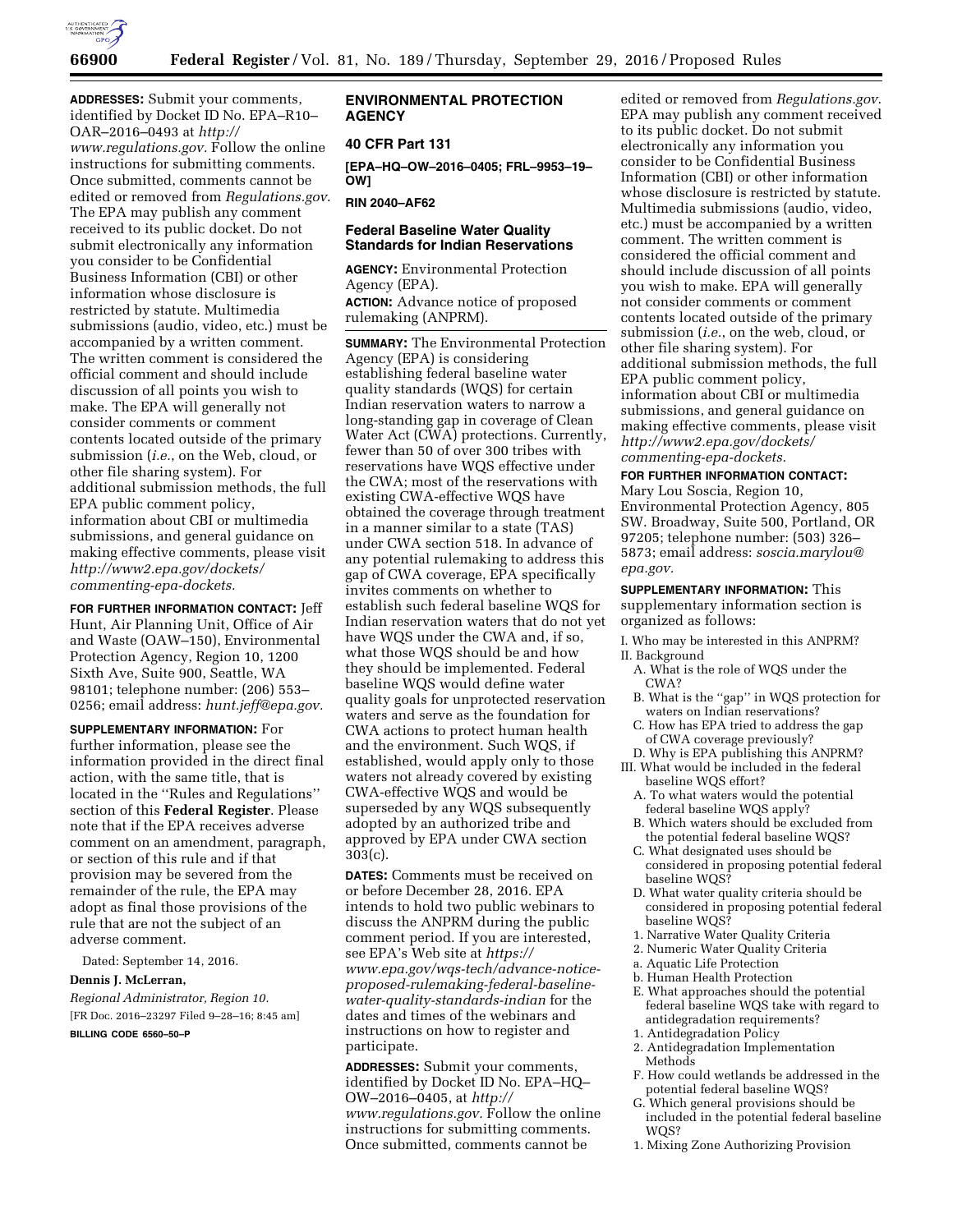2. Compliance Schedule Authorizing Provision

3. WQS variance authorizing provision

H. Can tribes adopt WQS of their own? IV. Statutory and Executive Order Review

### **I. Who may be interested in this ANPRM?**

Tribes, states, local governments, and citizens concerned with water quality,

and how water quality may be defined and protected on Indian reservations, may be interested in this ANPRM. Entities discharging pollutants to waters of the United States may be indirectly affected by a rulemaking resulting from this ANPRM since WQS are used to develop National Pollutant Discharge Elimination System (NPDES) permit

limits and serve as a basis for Clean Water Act (CWA) section 404 permit decisions. WQS are also the basis for assessing water quality, identifying impaired waters and developing total maximum daily loads (TMDLs) under CWA sections 305(b) and 303(d). Potentially affected entities include:

| Category | Examples of potentially affected entities                                                                                                                                                                                                  |
|----------|--------------------------------------------------------------------------------------------------------------------------------------------------------------------------------------------------------------------------------------------|
|          | States, Tribes, and Territories  Tribes currently without CWA-effective WQS and tribes and states near or bordering Indian reservations<br>that do not have WQS effective under the CWA.                                                   |
|          | Federal agencies with projects or other activities near surface waters on Indian reservations.<br>Industries discharging pollutants to surface waters on Indian reservations, or that may affect surface<br>waters on Indian reservations. |
|          | Publicly-owned treatment works and stormwater outfalls discharging pollutants to surface waters on Indian<br>reservations, or that may affect surface waters on Indian reservations.                                                       |

This table is not intended to be exhaustive, but rather provides a guide for readers regarding entities likely to be affected by a potential federal baseline WQS rule resulting from this ANPRM. This table lists the types of entities that EPA is now aware could potentially be affected by such action. Other types of entities not listed in the table could also be affected. If you have questions regarding the effect of this action on a particular entity, please consult the person listed in the preceding **FOR FURTHER INFORMATION CONTACT** section.

#### **II. Background**

### *A. What is the role of WQS under the CWA?*

The CWA—initially enacted as the Federal Water Pollution Control Act Amendments of 1972 (Pub. L. 92–500) and subsequent amendments establishes the basic structure in place today for regulating pollutant discharges into the waters of the United States. In the CWA, Congress established the national objective to ''restore and maintain the chemical, physical, and biological integrity of the Nation's waters,'' and to achieve ''wherever attainable, an interim goal of water quality that provides for the protection and propagation of fish, shellfish, and wildlife and for recreation in and on the water'' (sections 101(a) and 101(a)(2)).

The CWA establishes the basis for the current WQS regulation and program. Section 301 of the CWA provides that: ''the discharge of any pollutant by any person shall be unlawful'' except in compliance with specific requirements of Title III and IV of the CWA, including industrial and municipal effluent limitations specified under CWA section 304 and ''any more stringent limitation, including those necessary to meet water quality standards, treatment

standards, or schedules of compliance established pursuant to any [s]tate law or regulation.'' Section 303(c) of the CWA addresses the development of state<sup>1</sup> and authorized tribal WQS and provides for the following:

(1) WQS shall consist of designated uses and water quality criteria based upon such uses;

(2) States and authorized tribes shall establish WQS considering the following possible uses for their waters—protection and propagation of fish, shellfish and wildlife, recreational purposes, public water supply, agricultural and industrial water supplies, navigation, and other uses;

(3) State and authorized tribal WQS must protect public health or welfare, enhance the quality of water, and serve the purposes of the CWA;

(4) States and authorized tribes must review their WQS at least once every three years; and

(5) EPA must review any new or revised state and authorized tribal WQS, and is also required to promulgate federal WQS where EPA finds that new or revised state or authorized tribal WQS are not consistent with applicable requirements of the CWA or in situations where the Administrator determines that federal WQS are necessary to meet the requirements of the CWA.

EPA established regulatory requirements in 1975,<sup>2</sup> 1983,<sup>3</sup> 1991,<sup>4</sup> 2000,<sup>5</sup> and 2015<sup> $6$ </sup> to implement CWA section 303(c), now found in the WQS regulation at 40 CFR part 131. The WQS regulation includes general provisions, requirements for establishing WQS, procedures for review and revision of WQS, and the text of federal WQS that EPA has promulgated for specific waters of the United States.

CWA-effective WQS are the foundation of the water quality-based pollution control program mandated by the CWA and serve a dual purpose. First, WQS define the goals for a water body by designating its uses, setting criteria to protect those uses, and establishing antidegradation requirements. Second, WQS are a basis for water quality-based limits in NPDES permits (CWA sections 301(b)(1)(C) and 402), as the measure to assess whether waters are impaired (CWA section

4 In 1991, EPA added 40 CFR 131.7 and 131.8 to extend the ability to participate in the WQS program to eligible Indian tribes, pursuant to CWA section 518 which was enacted in 1987. See 56 FR 64893, December 12, 1991. See also EPA's revised interpretation of CWA section 518 (81 FR 30183, May 16, 2016).

5 In 2000, EPA promulgated 40 CFR 131.21(c), commonly known as the ''Alaska Rule,'' to clarify that new and revised WQS adopted by states and authorized tribes and submitted to EPA after May 30, 2000, become applicable WQS for CWA purposes only when approved by EPA. See 65 FR 24641, April 27, 2000.

6 In 2015, EPA updated six key areas of the WQS regulation to provide a better-defined pathway for states and authorized tribes to improve water quality, protect high quality waters, increase transparency and enhance opportunities for meaningful public engagement at the state, tribal and local levels. See 80 FR 51019, August 21. 2015.

<sup>1</sup> ''State'' in the CWA and this document refers to the 50 states, the District of Columbia, and the five United States territories: The Commonwealth of Puerto Rico, the U.S. Virgin Islands, Guam, American Samoa, and the Commonwealth of the Northern Mariana Islands. ''Authorized tribe'' refers to those federally recognized Indian tribes with authority to administer CWA WQS program in a manner similar to a state under CWA Section 518.

<sup>2</sup> In 1975, EPA established the initial WQS regulation at 40 CFR 130.17. See 40 FR 55334, Nov. 20, 1975.

<sup>3</sup> In 1983, EPA established the core of the current WQS regulation by strengthening the previous provisions and moving them to a new 40 CFR part 131. See 54 FR 51400, November 8, 1983.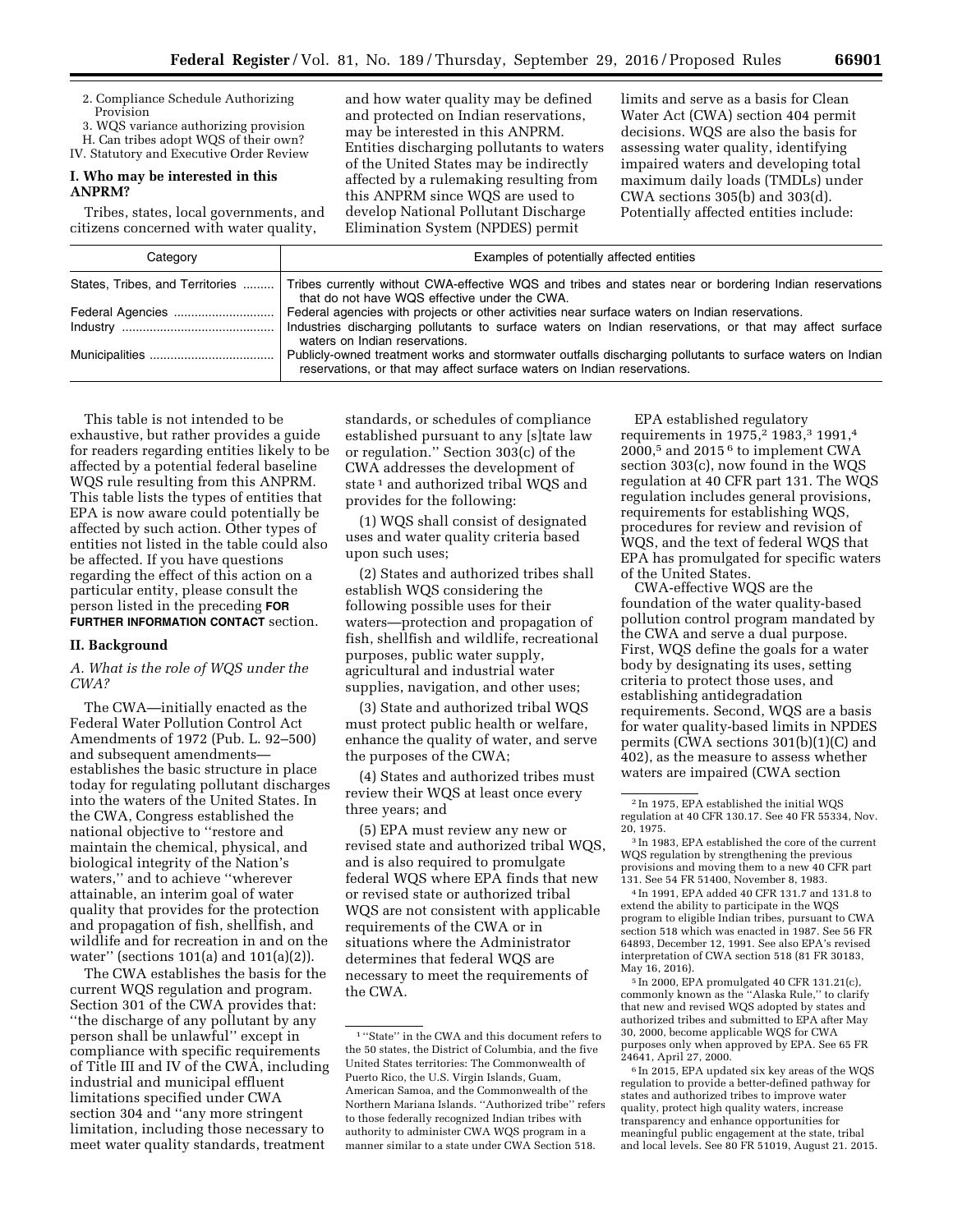$303(d)(1)(A)$ , for assessing and reporting on water quality biannually under CWA section 305(b), and as the target for a TMDL or ''pollution budget'' to aid in the restoration of impaired waters (CWA section  $303(d)(1)(C)$ ). Under CWA section 401, WQS serve as a basis for granting, granting with conditions, or denying state, authorized tribal, or federal certifications for federal licenses or permits for activities that may result in a discharge to waters covered by such WQS.

# *B. What is the ''gap'' in WQS protection for waters on Indian reservations?*

The federal government has recognized 567 tribes. Over 300 of these tribes have reservation lands such as formal reservations, Pueblos, and informal reservations (*i.e.*, lands held in trust by the United States for tribal governments that are not designated as formal reservations). Under principles of federal law, states generally lack authority to regulate on Indian reservations. *See, e.g., Alaska* v. *Native Village of Venetie Tribal Government*, 522 U.S. 520, 527 n.1 (1998). EPA has generally excluded such lands from state programs it has approved under the CWA (and other environmental laws administered by EPA).7 Thus, state WQS under EPA-authorized state CWA programs generally do not apply on Indian reservations.

In the absence of applicable state or federal WQS, the principal mechanism for establishing WQS for Indian reservation waters has been through the authority provided by CWA section 518. That section provides that, where a tribe is interested in administering the CWA WQS program, the tribe must (a) become authorized and (b) adopt and submit WQS to EPA for approval. To become authorized, the tribe must seek eligibility for TAS—consistent with the requirements of CWA section 518(e) and 40 CFR 131.8. Section 518(e) of the CWA establishes eligibility criteria for TAS, including requirements that the tribe have a governing body carrying out substantial governmental duties and powers; that the functions to be exercised by the tribe pertain to the management and protection of water resources within the borders of an Indian reservation; and that the tribe be reasonably expected to be capable of carrying out the functions to be exercised in a manner consistent with the terms and purposes of the CWA and applicable regulations. In 1991, EPA

issued a final rule to implement CWA section 518(e) for the WQS program. EPA's regulation at 40 CFR 131.8 uses the eligibility criteria contained in CWA section 518 and establishes procedures for EPA Regional Administrators to receive and take action on tribal applications, so they are treated in a similar manner as a state for CWA purposes. To adopt WQS and have them approved by EPA, an authorized tribe must meet the same requirements applicable to states in 40 CFR 131 subparts B and C.

Most of the Indian reservations that are currently covered by CWA-effective WQS involve authorized tribes that have developed and adopted WQS that were approved by EPA (and made effective for CWA purposes). Currently, 53 of the over 300 federally recognized tribes with reservation lands have been authorized to administer a WQS program. Of these authorized tribes, 42 have had their WQS approved by EPA.<sup>8</sup>

Another way to establish CWAeffective WQS for Indian reservation waters is for EPA to promulgate federal WQS on a tribe-by-tribe, reservation-byreservation basis. EPA has promulgated such federal WQS for one tribe, the Confederated Tribes of the Colville Reservation in Washington. See 40 CFR 131.35 (54 FR 28622, July 6, 1989).9 There are also uncommon circumstances where a separate federal law grants a particular state the authority to regulate the environment on an Indian reservation. Where EPA expressly approves such a state's authority and the state's WQS for waters of an Indian reservation, such WQS will apply under the CWA for those waters. To date, EPA has approved three states (Washington, South Carolina, and Maine) to administer WQS on reservations or parts of reservations of six Indian tribes.

For various reasons, many tribes with reservation lands have been unable to apply, or have chosen not to apply, for TAS to administer a WQS program under the CWA. Some tribes have lacked resources to develop WQS to implement a WQS program while other tribes are focusing on addressing other environmental priorities first. Some tribes may be concerned that they cannot meet eligibility requirements, or

that applying for program authorization could raise jurisdictional or other legal issues. Some tribes may have adopted water quality standards under tribal law and believe that such water quality standards are adequate to protect their water resources without being approved under the CWA. However, a tribe must obtain TAS and EPA must approve their water quality standards for those standards to be effective for CWA purposes.

Thus, except for the 42 authorized tribes with EPA-approved WQS in effect, the one instance where EPA has promulgated federal WQS (for the Colville Reservation), and six tribes for which EPA has approved states (Washington, South Carolina, and Maine) to adopt WQS on reservations or parts of reservations, there is a gap in water quality protection under the CWA for waters on Indian reservations.

# *C. How has EPA tried to address the gap of CWA coverage previously?*

Between 1998 and 2003, EPA consulted widely with tribes, states, and others on the possibility of EPA promulgating certain federal WQS referred to as ''core WQS'' for Indian country waters without CWA-effective WQS. On January 18, 2001, EPA Administrator Carol Browner signed a proposed rule to promulgate the core WQS under CWA section 303(c). On January 22, 2001, EPA withdrew that proposal to allow additional review. Eventually, EPA Administrator Christine Whitman requested that EPA staff conduct additional outreach and consultation with tribes and states and issue an ANPRM before proposing a core WQS rule. Between 2001 and 2003, EPA began working on the ANPRM to invite comments and views on a variety of broad, possible approaches for establishing federal core WQS for waters in Indian country. Ultimately, EPA did not issue the core WQS ANPRM, nor did it reissue the proposed rule.

### *D. Why is EPA publishing this ANPRM?*

EPA is publishing this ANPRM to initiate an informed dialogue with tribes, states, the public, and other stakeholders regarding whether EPA should initiate a rulemaking to establish federal baseline WQS for Indian reservations currently lacking such WQS and, if so, what approach EPA should take regarding key policy issues raised by such a rulemaking.

Federal baseline WQS—which could include designated uses, narrative and numeric criteria, antidegradation requirements, and other WQS policies such as a mixing zone policy, a compliance schedule authorizing

<sup>7</sup>As noted in this section, there are a few instances where EPA has approved state WQS for particular reservations based on regulatory authority granted to the state in a separate federal law.

<sup>8</sup>EPA maintains a current list of authorized tribes and tribal WQS approvals at: *https://www.epa.gov/ wqs-tech/epa-approvals-tribal-water-qualitystandards.* 

<sup>9</sup>When establishing federal WQS for waters of the United States, EPA uses authority provided by the CWA to promulgate federal WQS where the EPA Administrator determines that new or revised WQS are necessary to meet the requirements of the CWA (see CWA section  $303(c)(4)(\bar{B})$  and  $40$  CFR 131.22(b)).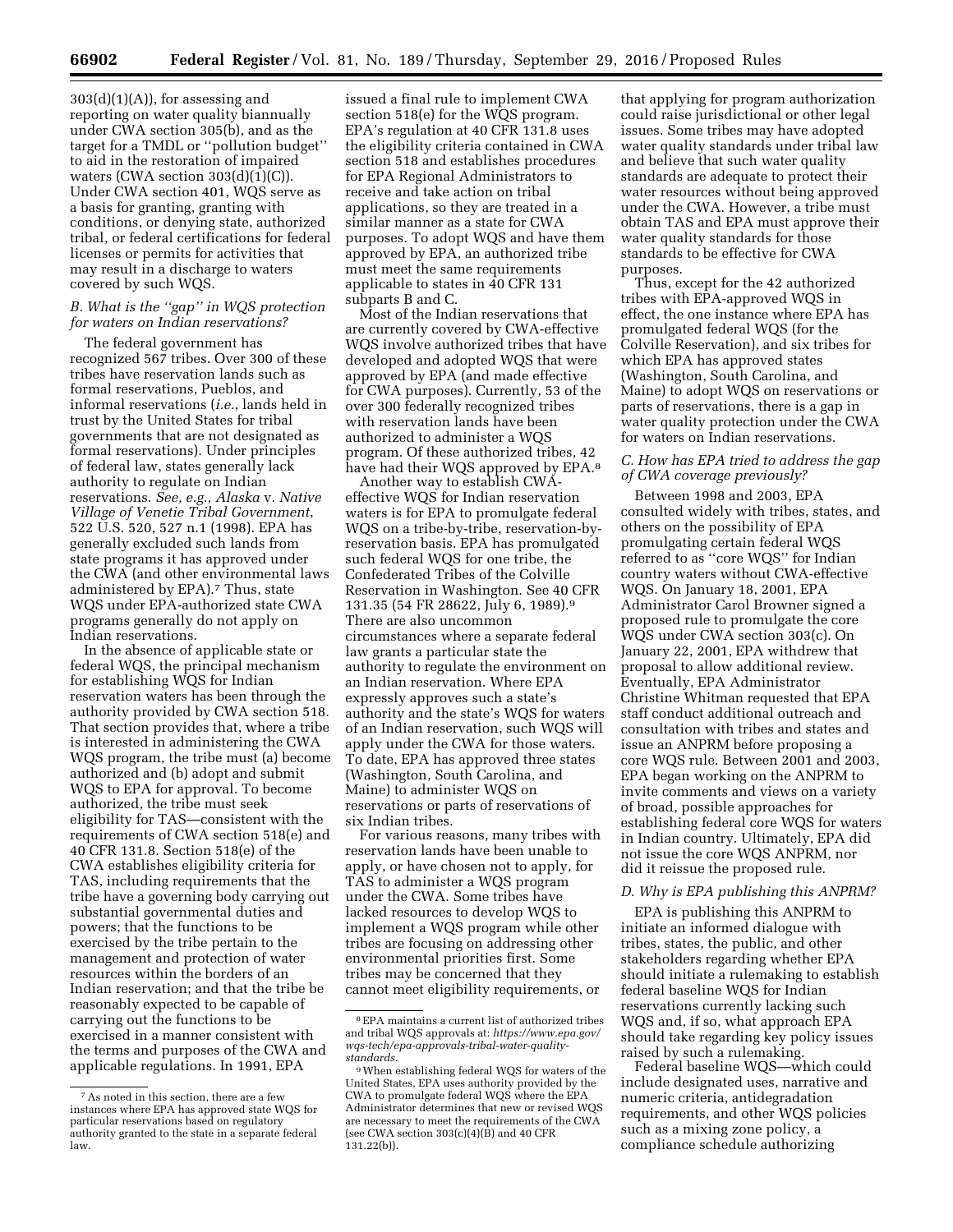provision, and a WQS variance procedure—can provide an important tool for tribes and EPA to use in making defensible, site-specific decisions that protect reservation waters. The WQS being considered would provide adequate coverage in each category, as a starting point. To be most effective, CWA-effective WQS should be tailored to the individual circumstances of the authorized tribe and its waters, likely through the development of additional or refined criteria and uses. EPA's preference is for tribes to utilize the TAS and WQS submittal process to develop such tailored WQS. EPA remains committed to assisting tribes in reaching this goal.

The primary benefit of federal baseline WQS would be to ensure that Indian reservation waters that are without CWA-effective WQS have direct water quality-based protection under the CWA. Many of the CWA's mechanisms for protecting water quality, such as water quality-based effluent limits in NPDES discharge permits, rely on WQS as the foundation for water quality-based decisions. Without applicable WQS, these mechanisms may be limited.

This ANPRM seeks input on key issues related to whether and how to fill the gap of WQS coverage in Indian reservation waters. In preparation for this ANPRM effort and consistent with EPA's Policy on Consultation and Coordination with Indian tribes, from August through November 2015 and from June through August 2016, EPA consulted and coordinated with officials from more than 130 tribes from around the United States. During that time, EPA received considerable input from tribal officials, most of it positive and supportive of this effort. EPA plans to continue consultation and coordination with tribal officials to address some of the tribes' questions and concerns, most of which center on implementation of any federal baseline WQS.

As mentioned previously, WQS would inform permit decisions and other implementation actions. Recognizing tribes potentially affected by this effort may have limited resources and experience with WQS development, administration, and implementation, EPA would work with the affected tribal government(s) through opportunities for coordination and consultation, as appropriate, in interpreting and applying any final federal baseline WQS rule.

EPA invites comment from all Indian tribes, especially tribes with reservation land that do not have CWA-effective WQS and members of those tribes, on whether establishing federal baseline

WQS is an appropriate step in advancing the federal trust responsibility to federally recognized tribes, and enhancing tribal government sovereignty through protection of reservation water quality. EPA is interested also in any input regarding whether there are any concerns that would warrant not including a particular tribe in any final federal baseline WQS rule. While EPA is considering proposing to apply these WQS to all Indian reservations without CWA-effective WQS, in order to meet the goals of the CWA and better protect Indian reservation waters, EPA invites comment on other options.

This ANPRM is part of a broader effort to narrow gaps in CWA-effective WQS coverage in Indian country. On May 16, 2016, EPA revised the interpretation of CWA section 518 to streamline the process for tribes to apply for TAS for CWA regulatory programs, including the WQS program.10 At the same time as EPA considers—through this ANPRM whether and how to establish federal WQS for waters on Indian reservations, EPA continues to encourage, work closely with, and provide support to eligible tribes that wish to seek TAS and develop their own WQS for approval under the CWA. EPA continues to recognize that the appropriate place for a tribe to fully realize its unique objectives for WQS continues to be through seeking TAS for the purpose of administering WQS under the CWA.11 EPA remains committed to helping tribes navigate the TAS and WQS adoption processes. In practice, implementation of any final federal baseline WQS could also provide individual tribes valuable understanding and experience in how WQS function under the CWA to protect Indian reservation waters.

EPA expects that this reinterpretation of CWA section 518 will better position tribes to seek TAS, establish their own WQS, and facilitate tribal involvement in the protection of reservation water quality as intended by Congress. To help facilitate the TAS application and WQS adoption processes, EPA is developing new guidance, including creating draft TAS applications and

WQS language for use by eligible tribes.12

EPA expects to continue to provide such support even if EPA were to promulgate any final federal baseline WQS rule. In addition, as described in sections III.A and III.B of this document, EPA would expect that any final federal baseline WQS that may be put in place would no longer apply to the waters on Indian reservations of a tribe once the tribe has been authorized to administer a CWA WQS program and the tribe's own WQS are in place and approved by EPA.

### **III. What would be included in the federal baseline WQS effort?**

EPA seeks input on which components of WQS to include in any federal baseline WQS effort—if it determines that such an effort is necessary—to ensure that the water quality of waters on Indian reservations is protected under the CWA. The range of WQS components that could be included are outlined in 40 CFR part 131, and include: Designated uses, narrative and numeric criteria, antidegradation requirements, and other WQS policies such as a mixing zone policy, a compliance schedule authorizing provision, and a WQS variance procedure. While EPA shares the ultimate goal of having WQS tailored to the particular circumstances of each Indian reservation, given the challenges of such an approach in a national federal rule, tailoring opportunities may be limited. However, where flexibility under the CWA and the national WQS regulation exists, any final federal baseline WQS could allow for actions based on such WQS (*e.g.*, NPDES permitting, TMDLs) to reflect local considerations and consultation with the affected tribe(s).

EPA invites input on how EPA should approach establishing any federal baseline WQS. For instance, should EPA establish one set of WQS that apply universally to the reservation waters covered by any final federal baseline WQS rule? Alternatively, should EPA pursue establishing federal baseline WQS that offer limited tailoring opportunities by establishing cultural and traditional designated uses that account for unique practices observed by particular tribes (see section III.C of this document), criteria that account for higher fish consumption patterns of particular tribes by establishing human health criteria using a limited range of fish consumption rates (see section III.D

<sup>10</sup>See 81 FR 30183 (May 16, 2016). <sup>11</sup> Recognizing the importance of protecting

waters on which tribes rely, EPA is also preparing a final rule to establish procedures for tribes to obtain TAS to administer the water quality restoration provisions of CWA section 303(d) to identify impaired waters on their reservations and to establish total maximum daily loads, which serve as plans for attaining and maintaining applicable WQS.

<sup>12</sup> ''Eligible tribes'' are those tribes that EPA has approved for TAS under the requirements of CWA section 518(e) and 40 CFR 131.8.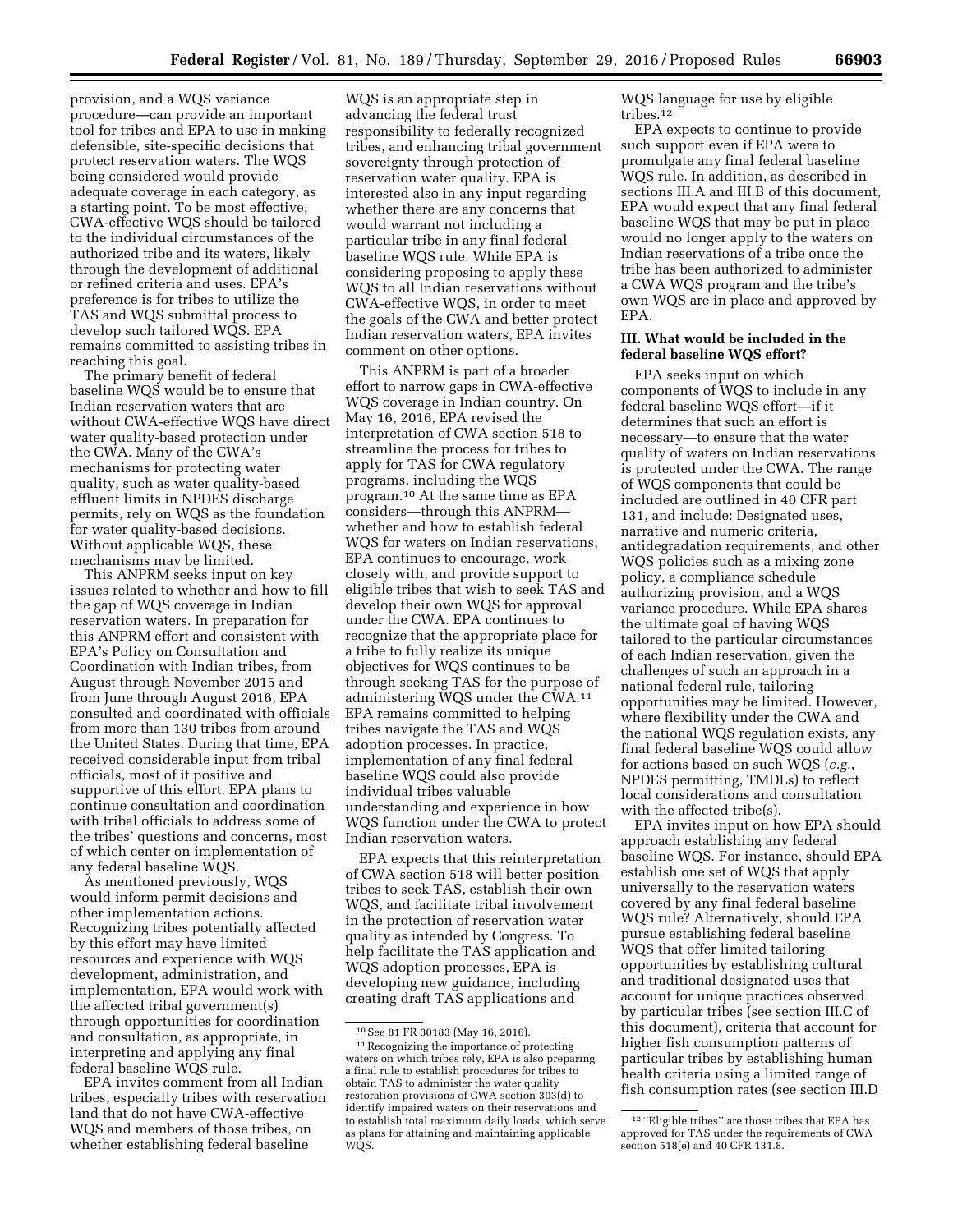of this document), and establish greater protection for high quality and Outstanding National Resource Waters of particular importance to the tribe through the antidegradation provisions (see section III.E of this document)? These components are further discussed below.

In addition, EPA seeks input on whether and how to make any potential federal baseline WQS consistent with the requirements of 40 CFR part 132. In 1995, EPA published a final rule at 40 CFR part 132, 60 FR 15366 (March 23, 1995) that implements the CWA section 118 requirement for EPA to publish water quality guidance on minimum WQS, including antidegradation policies, and implementation procedures for the Great Lakes System, and that states and authorized tribes adopt WQS, antidegradation policies, and implementation procedures consistent with the guidance. EPA invites comments on whether any potential federal baseline WQS should ensure that decisions for reservation waters in the Great Lakes System (as defined in 40 CFR 132.2) are consistent with the WQS, antidegradation policies, and implementation procedures for the Great Lakes System in 40 CFR part 132, in addition to any final federal baseline WQS, even in cases where tribes have not adopted WQS under CWA sections 303(c) and 518.

### *A. To what waters would the potential federal baseline WQS apply?*

In this ANPRM, EPA invites comment on the potential scope of any federal baseline WQS. Such WQS could apply to any or all waters of the United States that are, or after the effective date of a final baseline WQS rule become, located within the exterior boundaries of an Indian reservation except: (1) Indian reservation waters for which EPA has promulgated other federal WQS; and (2) Indian reservation waters where EPA has expressly found that a tribe or state has jurisdiction to adopt WQS, and tribal or state WQS are effective under the CWA. Consistent with EPA's longstanding approach, waters of Indian reservations would include waters located within the boundaries of Pueblos as well as lands held in trust by the United States for an Indian tribe even if the land has not been formally designated as a reservation. See, *e.g.*, 56 FR 64881 (December 12, 1991); see also Oklahoma Tax Commission v. Citizen Band Potawatomi Indian Tribe of Oklahoma, 505 U.S. 505, 511 (1991); HRI v. EPA 198 F.3d 1224 (10th Cir. 2000); Arizona Public Service Co. v. EPA, 211 F.3d 1280 (D.C. Cir. 2000).

Indian reservations are a subset of the broader geographic area that comprises Indian country as a whole. Indian country is defined at 18 U.S.C. 1151 as: (a) All land within the limits of any Indian reservation under the jurisdiction of the United States Government, notwithstanding the issuance of any patent, and, including rights-of-way running through the reservation; (b) all dependent Indian communities within the borders of the United States whether within the original or subsequently acquired territory thereof, and whether within or without the limits of a state; and (c) all Indian allotments, the Indian titles to which have not been extinguished, including rights-of-way running through the same.

# *B. Which waters should be excluded from the potential federal baseline WQS?*

The objective of any federal baseline WQS would be to address the gap in CWA-effective WQS coverage, but it may be appropriate to exclude from any such WQS areas certain waters where other tribal or reservation-specific CWA WQS apply. EPA invites comments on whether federal baseline WQS, if promulgated, should automatically not apply to the following categories of Indian reservation waters:

- —Indian Reservation waters for which EPA has promulgated other, reservation-specific federal WQS. Currently, EPA has promulgated WQS for only one Indian reservation, the reservation of the Confederated Tribes of the Colville Reservation (see 40 CFR 131.35).
- —Indian reservation waters where EPA has explicitly found that a tribe or state has jurisdiction to adopt WQS, and the tribe or state has adopted WQS that are in effect for CWA purposes in accordance with EPA's WQS regulation at 40 CFR part 131. Currently only 42 tribes have such WQS, but more could reach this status in the future. There are also three instances where EPA has approved states to adopt WQS on reservations or parts of reservations of six Indian tribes.

EPA invites comments on the automatic exclusions described in this section and on whether other automatic exclusions should be considered. In addition, EPA invites comment on whether the application of any exclusion to tribes should be immediate once the Regional Administrator or appropriate delegate approves an authorized tribe's own WQS for CWA purposes.

# *C. What designated uses should be considered in proposing potential federal baseline WQS?*

The first key component of WQS is designated uses. EPA's WQS regulation requires states, and authorized tribes, as well as EPA per 40 CFR 131.22(c), to specify goals and expectations for how each water body is to be used. Designated uses communicate to the public a state or authorized tribe's environmental management objectives and water quality goals for its waters. Clear and accurate designated uses are essential in maintaining the actions necessary to restore and protect water quality and meet the requirements of the CWA. EPA's implementing regulation distinguishes between two broad categories of designated uses: Uses specified in CWA section 101(a)(2) and a non-101(a)(2) use. The states and authorized tribes must take these uses into consideration when designating waters. EPA invites comments on which designated uses should be established in any federal baseline WQS and whether and how to differentiate designated uses for different waters on Indian reservations that would be covered by such federal baseline WQS.

For the federal baseline WQS effort, EPA is considering including designated uses consistent with the uses specified in section 101(a)(2) of the CWA. These uses provide for the protection and propagation of fish, shellfish, and wildlife, and recreation in and on the water, including the protection of human health when consuming fish, shellfish, and other aquatic life. Since 1983, EPA's WQS regulation has interpreted and implemented the CWA through requirements that WQS protect these CWA section 101(a)(2) uses unless states and authorized tribes, or EPA by extension, demonstrate that those uses are infeasible to attain through a use attainability analysis consistent with EPA's regulation at 40 CFR 131.10, effectively creating a rebuttable presumption of attainability. Where such uses do not appropriately reflect tribe-specific or site-specific conditions, EPA, in consultation with tribes, could subsequently modify, sub-categorize, or remove such designated uses consistent with EPA's WQS requirements. For more information on CWA section 101(a)(2) uses, please refer to EPA's Water Quality Standards Handbook, Chapter 2 Designated Uses.13 EPA requests comment on such an approach and any other alternative approach.

During the tribal consultation process, many tribes stressed the value and

<sup>13</sup>*[https://www.epa.gov/sites/production/files/](https://www.epa.gov/sites/production/files/2014-10/documents/handbook-chapter2.pdf)  [2014-10/documents/handbook-chapter2.pdf.](https://www.epa.gov/sites/production/files/2014-10/documents/handbook-chapter2.pdf)*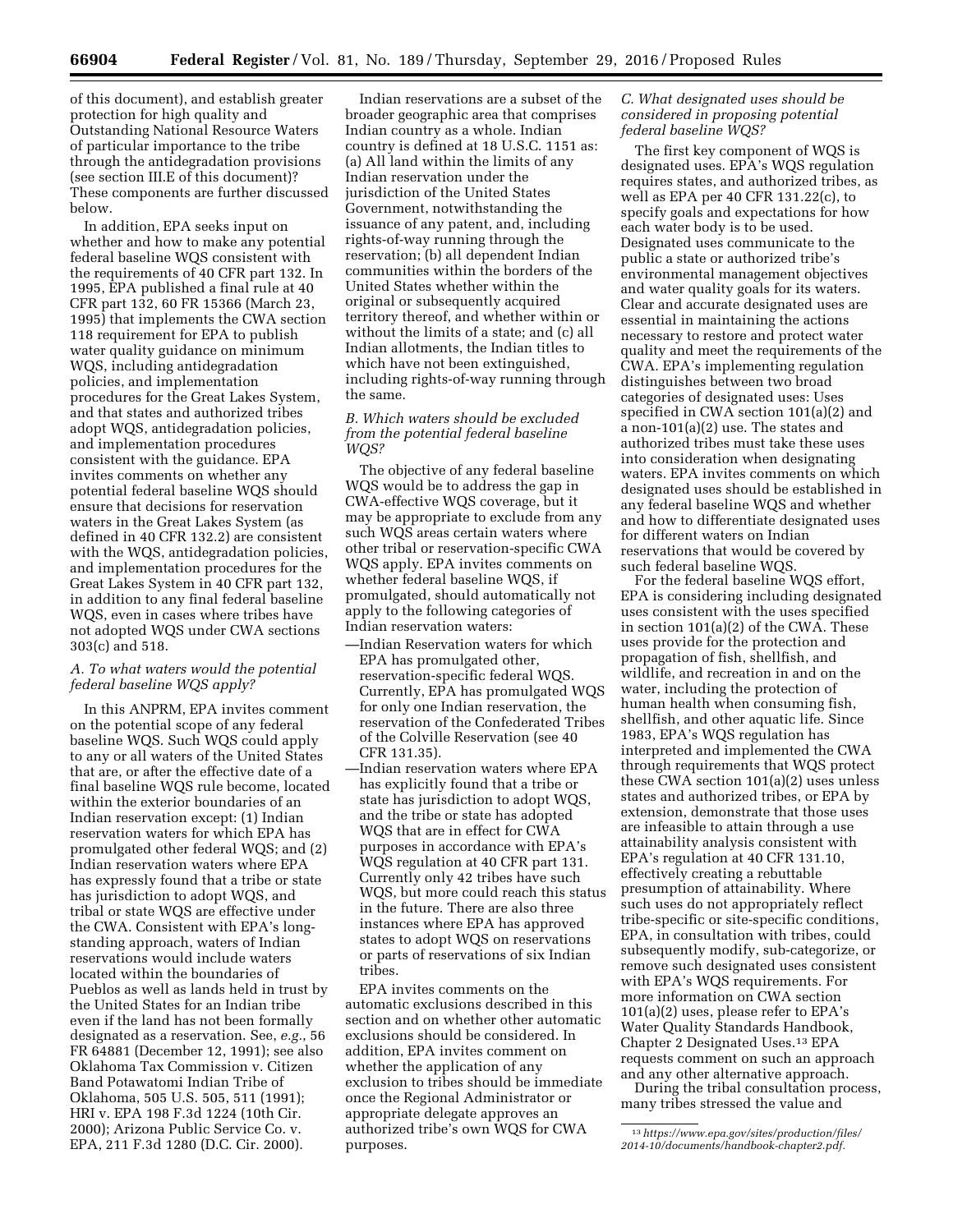importance of protecting water quality at levels appropriate for use in various cultural and traditional activities of individual tribes. EPA does not anticipate proposing to specifically define what cultural and traditional uses are for purposes of this effort, because they can include a wide variety of uses specific to the ceremonies and traditions of each tribe and require different protections. EPA anticipates that, in some cases, the cultural and traditional uses would be adequately protected under the categories of the CWA section 101(a)(2) uses. For example, full body immersion in the water and other fishing-related cultural or traditional practices may, in some instances, be covered by the CWA section 101(a)(2) uses. However, such practices that require protection of aquatic plants used for basket weaving or water quality for ceremonial washings (uses that tribes suggested be protected during the 2015 consultation and coordination effort) may not be adequately covered by the CWA section 101(a)(2) uses.

Accordingly, EPA seeks input on whether, and if so, how to include protection of specific or general cultural and traditional uses explicitly within the scope of the federal baseline WQS. Such a use designation would be accompanied by water quality criteria sufficient to protect the cultural and traditional uses of the tribe's reservation waters. To protect these types of uses, EPA could rely on a combination of numeric and narrative criteria. EPA, in consultation with tribes, could determine at the implementation stage which criteria are applicable to protect the cultural or traditional uses specific to a tribe's reservation waters. Tribal treaty or other reserved rights to fish, hunt, and/or gather on Indian reservations could generally be encompassed by this designated use, to the extent they are not encompassed by the other CWA section 101(a)(2) designated uses (*e.g.,* a designated use of ''fishing'' or ''fish harvesting'' could encompass fish and shellfish consumption, and could also encompass sustenance or subsistence fish and shellfish consumption, depending on the reserved right). EPA seeks comment on the express inclusion of language designating cultural and traditional uses in the potential federal baseline WQS and any desired impacts of such a designation.

EPA could also propose to designate a public water supply use for Indian reservation waters covered by the potential federal baseline WQS. A public water supply use is a use specified in CWA section 303(c)(2)(A),

and is considered by EPA to be a non-101(a)(2) use, which means that it is unrelated to the protection or propagation of fish, shellfish, wildlife or recreation in or on the water. This designation reflects the requirements in CWA section 303(c) and EPA's implementing regulation at 40 CFR 131.10(a) that when states or authorized tribes, and EPA per 40 CFR 131.22(c), are establishing WQS, the waters' use and value for public water supplies shall be taken into consideration, and that WQS protect the public health or welfare, enhance the quality of water, and serve the purposes of the CWA. Inclusion of a public water supply use designation could help to reinforce EPA's objective to establish baseline human health goals that serve as the basis for CWA protection. Many states have established such a use on large numbers of their water bodies, and EPA anticipates that many tribes will similarly desire such a use to be established on some or most of their waters to help ensure safe drinking water. On the other hand, designating a public water supply use for Indian reservation waters could result in a designation on a water body where such a use is not attainable or otherwise not appropriate. In such instances, EPA could provide a mechanism for the tribe or other parties to provide information for EPA to consider in deciding whether to remove that designation.<sup>14</sup> For more information on non-101(a)(2) uses, please refer to EPA's Water Quality Standards Handbook, Chapter 2 Designated Uses.

EPA is seeking comment on whether the public water supply use is an applicable or suitable use that should be proposed for Indian reservation waters. Options could include not promulgating this use at all for Indian reservation waters, promulgating for all Indian reservation waters, promulgating for some Indian reservation waters, or not promulgating the use for those specific Indian reservation waters identified as unsuitable for such a use prior to finalization of any potential federal baseline WQS rule.

As noted previously, EPA recognizes that it is possible that designated uses set forth in any federal baseline WQS may not ultimately reflect tribe-specific or site-specific conditions or the actual attainability of certain uses. In such circumstances, EPA could subsequently modify, sub-categorize, or remove designated uses that would be

established in the potential federal baseline WQS or add additional uses in order to provide limited tailoring of the federal baseline designated uses. This could be accomplished through subsequent federal promulgations consistent with EPA's regulation at 40 CFR part 131.15 In undertaking any such modification or tailoring, EPA would expect to work in consultation with tribes to assemble information to develop requisite analyses required by the regulation. EPA could also consider ways to streamline any subsequent federal rulemakings, including ''batching'' designated use modifications that pertain to multiple tribes and delegating such rulemaking authority to the EPA Regional Administrators. EPA solicits comment on this potential approach to appropriately modifying or tailoring any potential federal baseline WQS to address site-specific issues.

EPA continues to encourage tribes who are interested in establishing WQS that reflect site-specific, tailored designated uses better suited to particular Indian reservations to obtain TAS for WQS and adopt their own WQS for EPA review and approval.

# *D. What water quality criteria should be considered in proposing potential federal baseline WQS?*

EPA's current WQS regulation at 40 CFR 131.11 requires adoption of water quality criteria that protect designated uses. Such criteria must be based on sound scientific rationale, must contain sufficient parameters to protect the designated use, and may be expressed in either narrative or numeric form. (See 40 CFR 131.11(a) and (b).) In adopting water quality criteria, states and authorized tribes should establish numeric values based on CWA section 304(a) criteria, CWA section 304(a) criteria modified to reflect site-specific conditions, or other scientifically defensible methods. (See 40 CFR 131.11(b).) As discussed more fully below, CWA section  $303(c)(2)(B)$ requires states and authorized tribes to adopt numeric criteria for priority toxic pollutants for which EPA has developed CWA section 304(a) recommended criteria. CWA section 304(a)(1) requires EPA to develop and publish, and from time to time update, criteria for water quality accurately reflecting the latest

<sup>14</sup>EPA would remove the designation in a manner similar to how states and authorized tribes can remove such non-101(a)(2) uses in accordance with EPA's regulation at 40 CFR 131.10(k)(3).

<sup>15</sup>Consistent with 40 CFR 131.10, (1) a revision to a use specified in CWA section 101(a)(2) or a subcategory of such a use requires a use attainability analysis and identification of the highest attainable use and associated criteria; and (2) a revision to a non-101(a)(2) use, such as public water supply, requires a use and value demonstration as described in 40 CFR 131.10(a).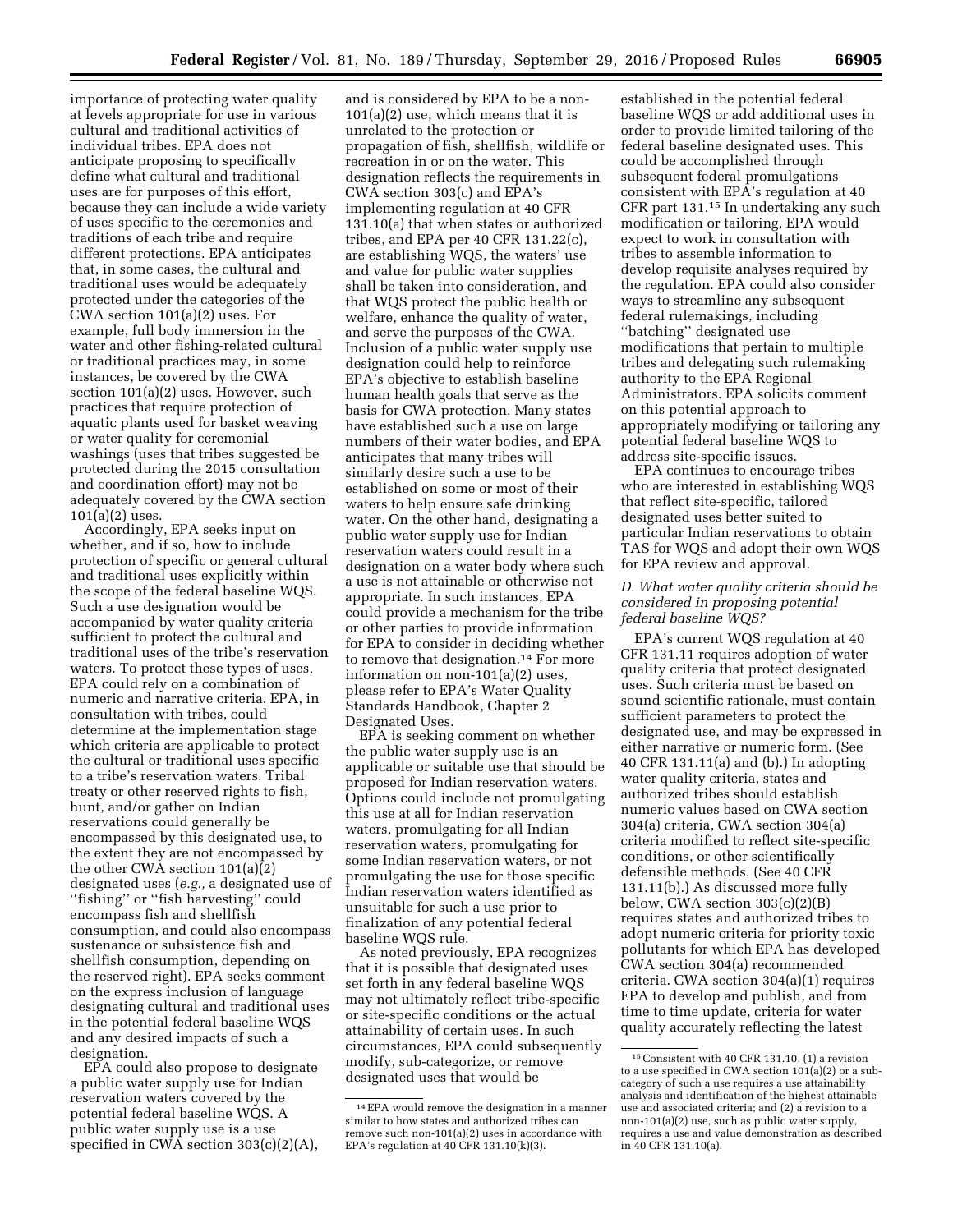scientific knowledge regarding concentrations of specific chemicals or levels of parameters in water that protect aquatic life and human health. Water quality criteria recommendations developed under CWA section 304(a)(1) are based on sound scientific rationale, are protective of the designated use(s), and are based solely on data and scientific judgments on the relationship between pollutant concentrations and environmental and human health effects. CWA section 304(a)(1) criteria do not reflect consideration of economic impacts or the technological feasibility of meeting the chemical concentrations in ambient water. EPA's regulation at 40 CFR 131.11(b)(2) provides that states and authorized tribes should also establish narrative criteria where numeric criteria cannot be determined or to supplement numeric criteria. Per 40 CFR 131.22(c), these requirements apply equally to EPA when promulgating federal WQS. Narrative criteria are descriptions of the conditions necessary to attain a water body's designated use, while numeric criteria are values expressed as levels, concentrations, toxicity units or other numbers that quantitatively define the desired condition of the water body.16 Most state and authorized tribal WQS include both narrative and numeric water quality criteria.

#### 1. Narrative Water Quality Criteria

In considering potential approaches to narrative criteria that could be included in any proposed federal baseline WQS, EPA could look to the Quality Criteria for Water, 1986 (''Gold Book''). EPA could establish a narrative water quality criterion that provides that waters must be free from toxic, radioactive, conventional, non-conventional, deleterious, or other polluting substances in amounts that will prevent attainment of the designated uses specified above. EPA could also establish narrative criteria that provide that all waters must be free from substances attributable to wastewater or other dischargers that: (1) Settle to form objectionable deposits; (2) float as debris, scum, oil, or other matter to form nuisances; (3) produce objectionable color, odor, taste, or turbidity; (4) injure or are toxic or produce adverse physiological responses in humans, animals or plants; and/or, (5) produce undesirable or nuisance aquatic life, including excess algae. Such narrative criteria would be considered when

identifying the level of protection sufficient to protect any designated uses established in federal baseline WQS, as outlined in section III.C and consistent with 40 CFR 122.44(d), when making WQS implementation decisions. EPA notes that all states have narrative criteria for the protection of designated uses.

EPA could also include narrative criteria that are specifically intended to protect a designated use that includes water-based activities essential to maintaining cultural and traditional practices that might not be adequately covered by the numeric criteria included in the federal baseline WQS. For example, during consultation with EPA, some tribes expressed an interest in protecting wild rice for consumption and reeds for basket weaving. To help better protect those resources, EPA could include a narrative criterion that provides that water quality associated with certain designated uses be free from pollutants in amounts that prevent the growth of aquatic plants regularly harvested by tribes for cultural or traditional activities.

EPA seeks input on whether to include narrative criteria in any proposed federal baseline WQS and, if so, how best to approach the development of such criteria. Specifically, EPA solicits comment on the inclusion of the narrative criteria discussed above, particularly those intended to protect cultural and traditional uses, as well as other suggestions regarding how to protect a tribe's cultural and traditional practices.

In addition, EPA invites comments on how to establish a narrative criterion specifically intended for the protection of downstream waters. Pursuant to CWA sections 303 and 101(a), the federal regulation at 40 CFR 131.10(b) requires that ''In designating uses of a water body and the appropriate criteria for those uses, the [s]tate shall take into consideration the water quality standards of downstream waters and shall ensure that its water quality standards provide for the attainment and maintenance of the water quality standards of downstream waters.'' This provision requires states and authorized tribes, and EPA per 40 CFR 131.22(c), to consider and ensure the attainment and maintenance of downstream WQS during the establishment of designated uses and water quality criteria in upstream waters.

EPA's current policy on downstream protection is described in a document entitled, *Protection of Downstream Waters in Water Quality Standards: Frequently Asked Questions* (June 2014) and includes descriptions of numeric

and narrative approaches to ensure the maintenance and attainment of downstream WQS.17 Options to address downstream protection include, but are not limited to, downstream protection values developed in tandem with upstream criteria, use of water quality modeling to ensure upstream criteria are protective of downstream WQS, numeric criteria, and customized narratives. States and authorized tribes have reasonable discretion in choosing their preferred approach to downstream protection based on their individual circumstances. As described in that document, EPA has developed a set of four customizable templates18 for narrative downstream protection criteria to assist states and authorized tribes with developing a downstream protection narrative criterion. These templates may be used to develop a ''broad narrative'' criterion that provides basic legal coverage under 40 CFR 131.10(b) (*e.g.,* applies to all waters in the reservation) as well as a variety of ''tailored narratives'' that can be developed to address specific water bodies, pollutants, and/or water body types.

EPA invites comment on consideration of a downstream protection narrative criterion and seeks input on suggested narrative language, which may be informed through use of the customizable templates. EPA solicits any additional suggestions for other options.

### 2. Numeric Water Quality Criteria

As noted previously, in accordance with 40 CFR 131.11(b), states and authorized tribes, and EPA per 40 CFR 131.22(c), should establish numeric water quality criteria, unless numeric criteria cannot be established. At minimum, and as noted above, pursuant to CWA section 303(c)(2)(B), numeric water quality criteria must be established for the CWA section  $307(a)(1)$  toxic pollutants.<sup>19 20</sup> For regulatory purposes, EPA has translated the 65 compounds and families of compounds listed under CWA section 307(a) (which potentially include thousands of specific compounds) into 126 specific toxic substances, which are

18*https://www.epa.gov/wqs-tech/templatesnarrative-downstream-protection-criteria-statewater-quality-standards.* 

19The CWA section 307(a)(1) list of toxic pollutants is codified at 40 CFR 401.15.

20Where numeric criteria are not available for such priority toxic pollutants, CWA section 303(c)(2)(B) requires adoption of water quality criteria based on biological monitoring or assessment methods consistent with EPA guidance published pursuant to CWA section 304(a)(8).

<sup>16</sup>See *EPA's Water Quality Standards Handbook,*  Chapter 3, section 3.5.2. *[https://www.epa.gov/sites/](https://www.epa.gov/sites/production/files/2014-10/documents/handbook-chapter3.pdf) [production/files/2014-10/documents/handbook](https://www.epa.gov/sites/production/files/2014-10/documents/handbook-chapter3.pdf)[chapter3.pdf.](https://www.epa.gov/sites/production/files/2014-10/documents/handbook-chapter3.pdf)* 

<sup>17</sup>*[https://nepis.epa.gov/Exe/ZyPDF.cgi/](https://nepis.epa.gov/Exe/ZyPDF.cgi/P100LIJF.PDF?Dockey=P100LIJF.PDF)  [P100LIJF.PDF?Dockey=P100LIJF.PDF.](https://nepis.epa.gov/Exe/ZyPDF.cgi/P100LIJF.PDF?Dockey=P100LIJF.PDF)*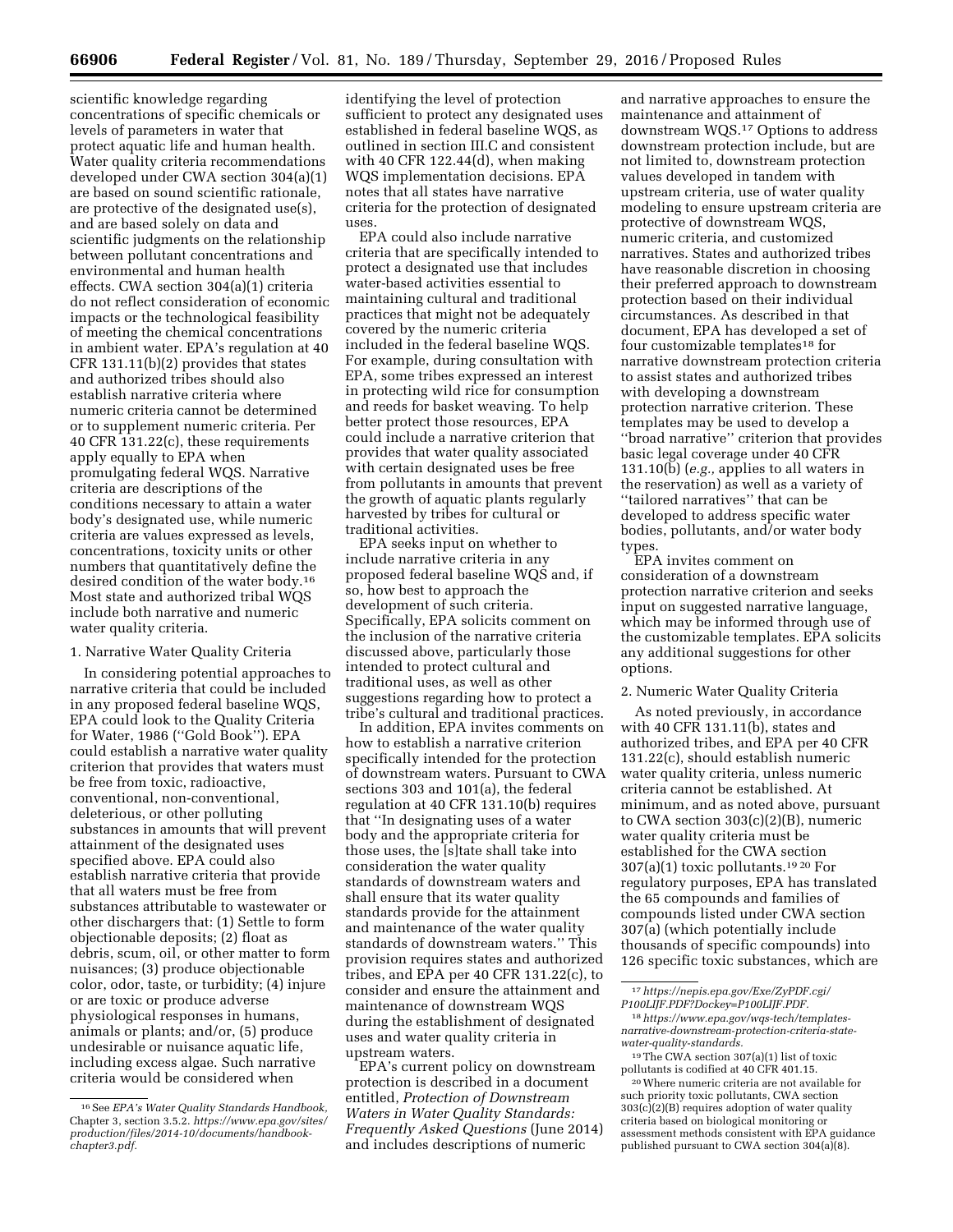often referred to as the ''priority toxic pollutants.''

EPA seeks input on whether to establish numeric criteria for any federal baseline WQS for all parameters for which EPA has published CWA section 304(a) criteria recommendations, or for some other set of parameters. These include criteria recommendations for both priority toxic pollutants discussed previously as well as many other pollutants and parameters. EPA also invites comments on additional options to consider when establishing numeric criteria, as well as alternative approaches to numeric criteria that could help form the basis for any federal baseline WQS.

### a. Aquatic Life Protection

For the federal baseline WQS effort, EPA could include numeric criteria for the protection of aquatic life for all pollutants for which EPA has published CWA section 304(a)(1) criteria recommendations. EPA has established recommended aquatic life criteria under CWA section 304(a) for 60 pollutants; for a full listing and description of these criteria see *[https://www.epa.gov/wqc/](https://www.epa.gov/wqc/national-recommended-water-quality-criteria-aquatic-life-criteria-table)  [national-recommended-water-quality](https://www.epa.gov/wqc/national-recommended-water-quality-criteria-aquatic-life-criteria-table)[criteria-aquatic-life-criteria-table](https://www.epa.gov/wqc/national-recommended-water-quality-criteria-aquatic-life-criteria-table)*.21

Regarding criteria for temperature, EPA recognizes that temperature varies significantly, not only nationally but on a regional and local scale. For instance, temperature requirements for a warm water fishery differ from temperature requirements protective of a cold water fishery, and different stages of aquatic life may in turn need different protective WQS. The appropriate temperature WQS to protect aquatic life, therefore, may vary among and within reservations depending on the location of the reservations and the species endemic to the waters. Due to the broad applicability of the potential federal baseline WQS to Indian reservations across the United States, EPA is interested in obtaining comment on recommended approaches for addressing temperature that would be protective of the federally promulgated designated uses included in any potential federal baseline WQS rule. Specifically, EPA solicits comment on using a narrative temperature criterion to account for significant variability in temperature requirements of aquatic species in different regions, different water bodies, and different temperature sensitivities among species to protect

and restore the natural thermal regime (spatial, temporal, seasonal, diurnal) that is protective of the most thermally sensitive species. The translation of this temperature narrative criterion would be conducted during CWA implementation (such as permit, assessment, TMDL programs) to protect the specific aquatic life uses at a site.

Similarly, the appropriate criteria for nutrients may vary among and within reservations depending on the location of the reservations. EPA invites comments on whether and how to include numeric and/or narrative nutrient criteria in any potential federal baseline WQS rule given the resource implications in developing appropriate numeric nutrient criteria for such a large number of water bodies over such a broad geographic area. EPA solicits comment on other potential approaches to addressing nutrients in any potential federal baseline WQS rule.

EPA invites comments on the numeric aquatic life criteria that could be included in any potential federal baseline WQS rule. EPA also invites comments on additional options to consider when establishing numeric criteria for the protection of aquatic life, as well as alternative approaches to numeric criteria for the protection of aquatic life that could help form the basis for any federal baseline WQS.

### b. Human Health Protection

For the federal baseline WQS effort, EPA could include numeric criteria for the protection of human health for all pollutants for which EPA has published CWA section 304(a) criteria recommendations. EPA has published recommended human health criteria under CWA section 304(a) for 122 pollutants; for a full listing and description of these criteria, see *[https://](https://www.epa.gov/wqc/national-recommended-water-quality-criteria-human-health-criteria-table)  [www.epa.gov/wqc/national](https://www.epa.gov/wqc/national-recommended-water-quality-criteria-human-health-criteria-table)[recommended-water-quality-criteria](https://www.epa.gov/wqc/national-recommended-water-quality-criteria-human-health-criteria-table)[human-health-criteria-table](https://www.epa.gov/wqc/national-recommended-water-quality-criteria-human-health-criteria-table)*.

To derive criteria for the protection of human health, EPA looks first to its 2000 Human Health Methodology.22 Human health criteria are based on two types of biological endpoints: (1) Carcinogenicity and (2) systemic toxicity (*i.e.,* all adverse effects other than cancer). EPA takes an integrated approach and considers both cancer and non-cancer effects when deriving human health criteria. Where sufficient data are available, EPA derives criteria using both carcinogenic and non-

carcinogenic toxicity endpoints and chooses the lower value. Human health criteria for carcinogenic effects are calculated using the following input parameters: Cancer slope factor, cancer risk level, body weight, drinking water intake rate, fish consumption rate, and a bioaccumulation factor(s). Human health criteria for non-carcinogenic and nonlinear carcinogenic effects are calculated using a reference dose in place of a cancer slope factor and cancer risk level, as well as a relative source contribution, which is intended to ensure that an individual's total exposure from all sources does not exceed the criteria. Each of these inputs is discussed in more detail in this section and in EPA's 2000 Human Health Methodology.

As discussed in this section, EPA seeks additional comment on two of the human health criteria input parameters: The cancer risk level and the fish consumption rate, which may vary depending on policy decisions, other applicable federal laws, and data availability.

EPA invites comments on the human health criteria that could be included in any federal baseline WQS rule. EPA also invites comments on alternative approaches to numeric criteria for the protection of human health that could help form the basis for any federal baseline WQS.

#### Cancer Risk Level

EPA's CWA section 304(a) national recommended human health criteria generally assume that carcinogenicity is a ''non-threshold phenomenon,'' which means that there are no ''safe'' or ''noeffect'' levels because even extremely small doses are assumed to cause a finite increase in the incidence of cancer. Therefore, EPA calculates CWA section 304(a) human health criteria for carcinogenic effects as pollutant concentrations corresponding to lifetime increases in the risk of developing cancer.23 EPA calculates its CWA section 304(a) human health criteria values at a  $10^{-6}$  (one in one million) cancer risk level and recommends cancer risk levels of  $10^{-6}$  or  $10^{-5}$  (one in one hundred thousand) for the general population. EPA notes that states and authorized tribes can also choose other risk levels, such as  $10^{-7}\,$ (one in ten million), when deriving human health criteria.

If the pollutant is not considered to have the potential for causing cancer in

<sup>21</sup>These criteria were derived by EPA using its *Guidelines for Deriving Numerical National Water Quality Criteria for the Protection of Aquatic Organisms and Their Uses. [https://www.epa.gov/](https://www.epa.gov/wqc/guidelines-deriving-numerical-national-water-quality-criteria-protection-aquatic-organisms-and) [wqc/guidelines-deriving-numerical-national-water](https://www.epa.gov/wqc/guidelines-deriving-numerical-national-water-quality-criteria-protection-aquatic-organisms-and)[quality-criteria-protection-aquatic-organisms-and](https://www.epa.gov/wqc/guidelines-deriving-numerical-national-water-quality-criteria-protection-aquatic-organisms-and)* 

<sup>22</sup>USEPA. 2000. Methodology for Deriving Ambient Water Quality Criteria for the Protection of Human Health. U.S. Environmental Protection Agency, Office of Water, Washington, DC EPA–822– B–00–004. *[https://www.epa.gov/wqc/human](https://www.epa.gov/wqc/human-health-water-quality-criteria)[health-water-quality-criteria](https://www.epa.gov/wqc/human-health-water-quality-criteria)*.

<sup>23</sup>As noted above, EPA recommends the criteria derived for non-carcinogenic effects if it is more protective (lower) than that derived for carcinogenic effects.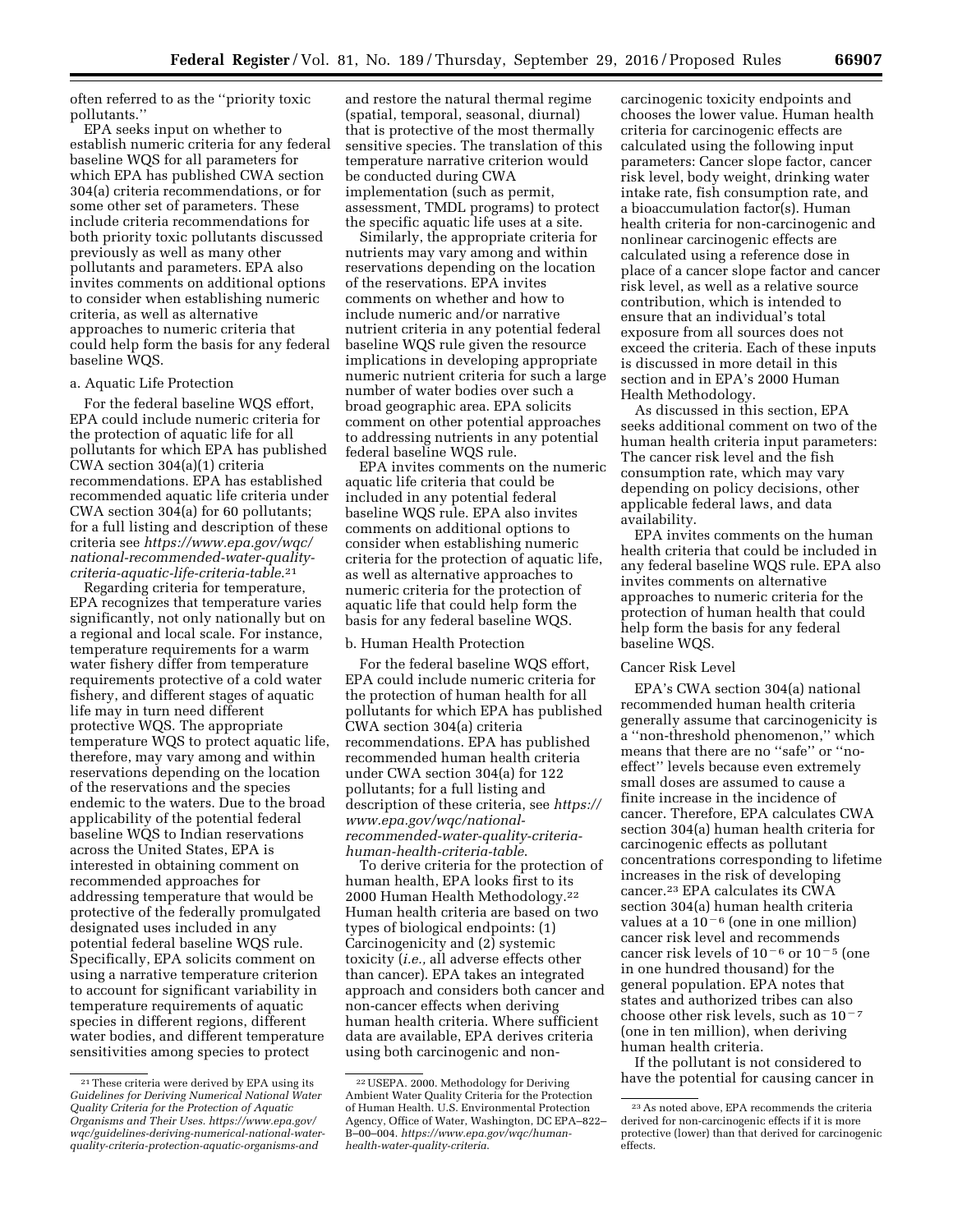humans (*i.e.,* systemic toxicants), EPA assumes that the pollutant has a threshold below which a physiological mechanism exists within living organisms to avoid or overcome the adverse effects of the pollutant.

For the federal baseline WQS effort, EPA could calculate human health criteria using the  $10^{-6}$  (one in one million) cancer risk level to ensure that the resulting criteria are sufficiently protective and based on a sound scientific rationale. EPA invites comments on this approach and seeks input on other potential options, such as  $10^{-5}$  or  $10^{-7}$ .

### Fish Consumption Rate

As noted previously, the fish consumption rate is one of the input parameters used to calculate human health criteria. EPA generally recommends selecting a fish consumption rate that is based upon local data and, where sufficient data are available, selecting a fish consumption rate that reflects consumption that is not suppressed by fish availability or concerns about the safety of available fish.24 However, given the broad geographic scope of this potential federal baseline WQS rule, it could be challenging to identify reservation-, water-, or even region-specific fish consumption rates based on available data. EPA current thinking is to propose a more limited set of options to address fish consumption rate in any potential numeric human health criteria that may be proposed as part of a federal baseline WQS regulation. Some potential options include:

- —EPA's national default fish consumption rate of 22 g/day, which is a 90th percentile value found to be reasonable and adequately representative of the general population of fish consumers based on the 2003–2010 data from the National Health and Nutrition Examination Survey (NHANES).25
- —EPA's national default subsistence value of 142 g/day, representing subsistence fishers whose daily consumption is greater than the

general population, as presented in EPA's 2000 Human Health Methodology.

- —160 g/day, which provides for half of the USDA's recommended daily protein intake from all sources to come from fish consumption (which would assume the other half would come from sources other than fish and shellfish).
- —175 g/day, the 95th percentile value of the data from surveyed tribal members in the Fish Consumption Survey of the Umatilla, Nez Perce, Yakama, and Warm Springs Tribes of the Columbia River Basin (Columbia River Inter-Tribal Fish Commission (CRITFC), 1994).26

EPA could consider proposing an approach in which it assigns, as a default, human health criteria based on one of the four fish consumption rate options above to all reservations, and allow affected tribal governments, should they so request in comments, to select one of the other three options above for their reservations, based on any applicable rights reserved in treaties or other federal law, and available data and information. In such a case, EPA could promulgate reservation-specific human health criteria based on one of the other three alternative fish consumption rates for such reservation(s). EPA invites comments this approach, as well as comments on additional options to consider when establishing numeric criteria for the protection of human health as part of the federal baseline WQS effort.

During consultation, EPA heard a number of tribes suggest that their own specific survey data be used in calculating the fish consumption rate for human health criteria for a specific reservation. EPA recognizes why such an approach may be attractive to tribes, but has concerns that attempting to provide individual, reservation-specific tailoring opportunities could present a very large workload that could substantially delay proposal and finalization of any federal baseline WQS effort. EPA notes that an alternative approach to fully tailor WQS to a particular reservation is through the TAS and WQS adoption processes. EPA requests comment on these considerations and how they should be addressed in any potential federal baseline WQS regulation.

### *E. What approaches should the potential federal baseline WQS take with regard to antidegradation requirements?*

Maintaining high water quality is critical to supporting economic and community growth and sustainability. Protecting high water quality also provides a margin of safety that will afford the water body increased resilience to potential future stressors, including climate change. While preventing degradation and maintaining a reliable source of clean water involves costs, it can be more effective and efficient than investing in long-term restoration efforts or remedial actions.

Antidegradation requirements are an essential component of WQS and play a critical role in maintaining and protecting the valuable water resources. Although designated uses and criteria are the primary tools used to achieve the goals of the CWA, antidegradation requirements complement these by providing a framework for making decisions regarding changes in water quality. In the 1987 amendments to the CWA, Congress expressly affirmed the principle of antidegradation that is reflected in section 101 of the Act to ''*maintain* the chemical, physical and biological integrity of the Nation's waters.'' In the 1987 amendments, Congress incorporated a reference to antidegradation policies in CWA section 303(d)(4)(B), thus confirming that an antidegradation policy is an integral part of the CWA and explaining the relationship between the antidegradation policies and other regulatory programs under the CWA.

The federal antidegradation regulation requires development and adoption of an ''antidegradation policy'' and development of ''antidegradation implementation methods.'' 40 CFR 131.12. The intent of an antidegradation policy is to ensure that in all cases, at a minimum: (1) Water quality necessary to support existing uses is maintained; (2) that where water quality is better than the minimum level necessary to support protection and propagation of fish, shellfish and wildlife, and recreation in and on the water, that water quality is also maintained and protected unless, through a public process, some lowering of water quality is deemed to be necessary to accommodate important economic or social development in the area in which the water is located; and (3) waters identified as Outstanding National Resource Waters are protected. For the purposes of EPA's national WQS regulation, ''antidegradation policies'' must be in rule or other legally binding

<sup>24</sup>USEPA. January 2013. *Human Health Ambient Water Quality Criteria and Fish Consumption Rates: Frequently Asked Questions. [https://www.epa.gov/](https://www.epa.gov/wqc/human-health-ambient-water-quality-criteria-and-fish-consumption-rates-frequently-asked) [wqc/human-health-ambient-water-quality-criteria](https://www.epa.gov/wqc/human-health-ambient-water-quality-criteria-and-fish-consumption-rates-frequently-asked)[and-fish-consumption-rates-frequently-asked.](https://www.epa.gov/wqc/human-health-ambient-water-quality-criteria-and-fish-consumption-rates-frequently-asked)* 

<sup>25</sup>EPA's national fish consumption rate is based on the total rate of consumption of fish and shellfish from inland and nearshore waters (including fish and shellfish from local, commercial, aquaculture, interstate, and international sources). USEPA. January 2013. *Human Health Ambient Water Quality Criteria and Fish Consumption Rates: Frequently Asked Questions. [https://www.epa.gov/wqc/human](https://www.epa.gov/wqc/human-health-ambient-water-quality-criteria-and-fish-consumption-rates-frequently-asked)[health-ambient-water-quality-criteria-and-fish](https://www.epa.gov/wqc/human-health-ambient-water-quality-criteria-and-fish-consumption-rates-frequently-asked)[consumption-rates-frequently-asked.](https://www.epa.gov/wqc/human-health-ambient-water-quality-criteria-and-fish-consumption-rates-frequently-asked)* 

<sup>26</sup>Accounts for consumption of fish from inland and nearshore waters, as well as anadromous fish.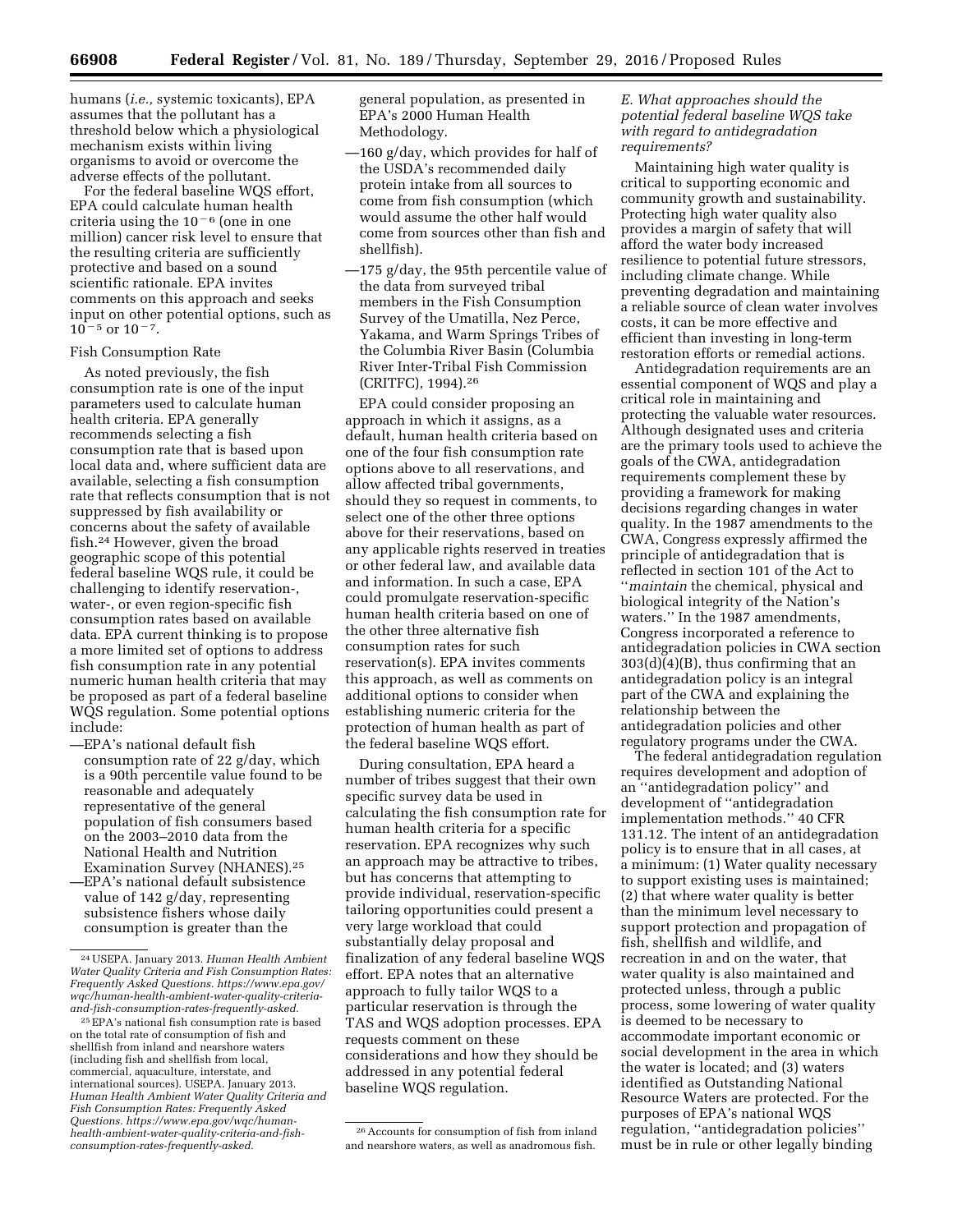form, and must be consistent with the requirements of 40 CFR 131.12(a). ''Antidegradation implementation methods'' refer to any additional documents and/or provisions developed by a state or authorized tribe, and EPA per 40 CFR 131.22(c), which describes methods for implementing its antidegradation policy, whether or not the state or authorized tribe formally adopts the methods in regulation or other legally binding form. EPA's initial thinking is that any proposed federal baseline WQS would include both an antidegradation policy and antidegradation implementation methods. EPA seeks input on establishing antidegradation requirements for any federal baseline WQS, whether antidegradation implementation methods should be included in rule, as well as alternative approaches that could help form the basis for any federal baseline WQS.

### 1. Antidegradation Policy

The antidegradation policy provisions of any federal baseline WQS rule would have to be consistent with the federal antidegradation policy at 40 CFR  $131.12(a)$ .<sup>27</sup> Such provisions would establish baseline levels of water quality protection for Indian reservation waters, as required, by the CWA and federal WQS regulation. EPA notes that the language in any federal baseline WQS rule would need to be slightly different from 40 CFR 131.12(a) in order to make the policy easier to understand in the federal baseline WQS context.

When identifying high quality (or Tier 2) waters, EPA's initial thinking is that high quality waters could be identified, at the time a lowering of water quality is proposed, on a parameter-byparameter basis. The national WQS regulation allows states and authorized tribes, and EPA per 40 CFR 131.22(c), to utilize either a parameter-by-parameter basis or a water body-by-water body basis to identify high quality waters (see 40 CFR 131.12(a)(2)(i)). Under the parameter-by parameter approach, states, authorized tribes (and EPA where necessary) determine whether water quality is better than the applicable criteria for a specific parameter or pollutant that would be affected by a new discharge or an increase in an existing discharge of the pollutant. For example, if zinc levels were 20

milligrams per liter (mg/L) and the applicable criterion was 120 mg/L, that water body would be a high quality water for zinc, but might not necessarily be high quality for another parameter. Determining which parameters are at a quality higher than necessary to support the CWA section 101(a)(2) uses is generally made at the time of a permit application for a new discharge or an increase in an existing discharge of the pollutant in question. The parameter-byparameter basis is straightforward, may result in more Tier 2 protections being afforded to more waters, and lends itself to greater public transparency. EPA seeks input on identifying high quality waters using the parameter-byparameter basis in any federal baseline WQS rulemaking.

EPA's initial thinking is that water bodies could be identified that are of exceptional recreational, ecological, or other significance (*e.g.,* Outstanding National Resource Waters). This provision would be consistent with 40 CFR 131.12(a)(3), and in effect, could establish the highest level of protection by prohibiting the lowering of water quality. Any proposed federal baseline WQS could outline a nomination process to identify Indian reservation waters that warrant protection as an Outstanding National Resource Water. Such a process could specify that any interested party may nominate a specific water for such protection and that the Regional Administrator, in consultation with the appropriate tribal government(s), will make the final decision to assign the water as an Outstanding National Resource Water. A decision to assign a water as an Outstanding National Resource Water is subject to the public participation requirements of 40 CFR part 25, although a public hearing is not required.

EPA invites comments on the antidegradation policy outlined in this section and how this could be reflected in any potential federal baseline WQS proposal. EPA also seeks input on any additional options to consider when establishing an antidegradation policy for any potential federal baseline WQS rule.

## 2. Antidegradation Implementation Methods

Consistent with 40 CFR 131.12(b), methods to implement the antidegradation policy must be developed, provide an opportunity for public involvement, and be made available to the public. While antidegradation implementation methods are not required to be contained in regulation, EPA is

considering whether to include antidegradation implementation methods as a section of any proposed federal baseline WQS regulation. Because the antidegradation implementation methods would inform permit decisions and other implementation actions, EPA's current view is that for public transparency and for consistency in implementation, any federal baseline WQS effort should include antidegradation implementation methods in regulation. EPA invites comments on whether and how EPA could establish antidegradation implementation methods for any potential federal baseline WQS rulemaking. EPA also seeks input on any additional options to consider when establishing antidegradation implementation methods for any potential federal baseline WQS rule.

The WQS regulation at 40 CFR 131.12 does not specify minimum elements that must be included in antidegradation implementation, however, EPA provided a list of the areas that antidegradation implementation methods would need to address, at a minimum, to be consistent with the national WQS regulation (see 78 FR 58530, September 4, 2013). The list of minimum elements includes: (1) Scope and applicability; (2) Existing uses protection; (3) High quality water protection, including how high quality waters are to be identified, and the analyses and procedures that must be met to determine whether to allow a lowering of high quality waters; (4) Outstanding National Resource Water protection; and (5) Thermal Discharges.28 The federal baseline WQS effort could establish antidegradation implementation methods for each of these minimum elements.

EPA invites comments on the components and contents of the antidegradation implementation methods that could be established to meet the minimum elements, as well as any additional options to consider when establishing antidegradation implementation methods for any potential federal baseline WQS rule.

*F. How could wetlands be addressed in the potential federal baseline WQS?* 

The national WQS regulation at 40 CFR 131.3(i) defines WQS as ''provisions of [s]tate 29 or Federal law

<sup>27</sup> 40 CFR 131.12(a) outlines the required contents of state and authorized tribal antidegradation policies; 40 CFR 131.22(c) makes clear that in promulgating WQS, EPA is subject to the same policies, procedures, analyses, and public participation requirements established for states and authorized tribe in the national WQS regulation (*e.g.,* the requirements at 40 CFR 131.12(a)).

<sup>28</sup>EPA is not requesting comment on EPA's interpretation of CWA section 316 or the implementing regulation at 40 CFR 124.66.

<sup>29</sup>EPA's regulation, at 40 CFR 131.3(j), defines ''state'' to include the ''50 States, the District of Columbia, Guam, the Commonwealth of Puerto Rico, Virgin Islands, American Samoa, the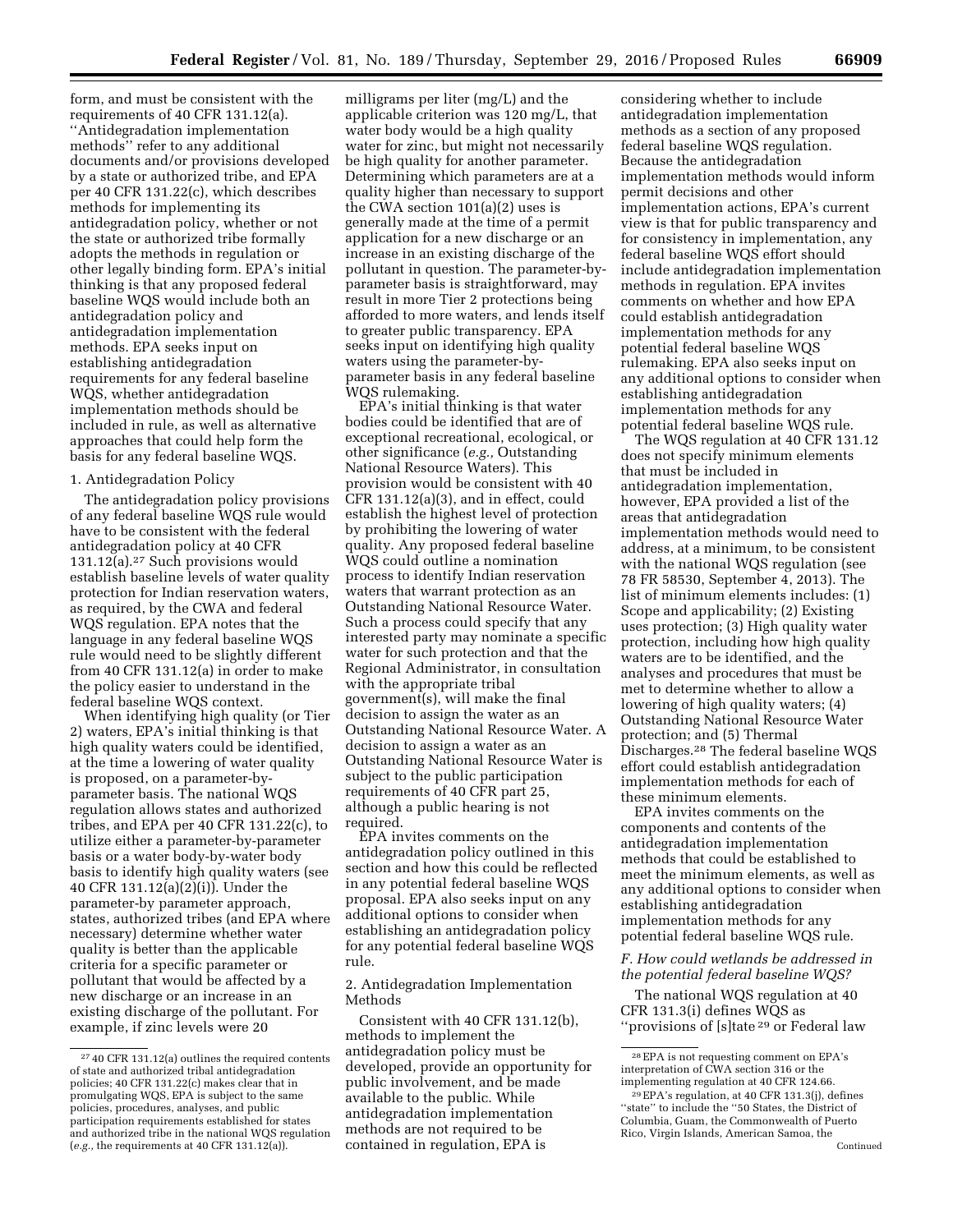which consist of a designated use or uses for the waters of the United States and water quality criteria for such waters based upon such uses. WQS are to protect the public health or welfare, enhance the quality of water and serve the purposes of the Act.'' Wetlands that are ''waters of the United States'' can be covered by federal WQS that help to provide a mechanism for their protection. A number of states have established WQS for wetlands, and EPA recently worked together with the Association of Clean Water Administrators to establish a template to assist states and authorized tribes in establishing narrative WQS for wetlands.

Wetlands often need specialized WQS because they have different functions and different vulnerability and wetlandspecific WQS can provide robust protection for wetlands and their functions. Wetlands exist as ecosystems along the margins (land-sea, land-lake, land-river) and in depressional landscapes (*e.g.,* prairie potholes in the Midwest and kettle-hole wetlands in the northern United States). By season and location, wetlands experience variable water depth and velocity, soil type and saturation levels, vegetation, nutrient levels, sediment type, and oxygen demand, both within a given wetland and among wetland types.

EPA seeks comment on whether to include specific WQS provisions for the protection of wetlands WQS and, if so, suggestions for language, considerations, and approaches for doing so. Such wetland-specific WQS could include specific designated uses, narrative criteria, and antidegradation requirements developed from EPA's online template, see *[https://](https://www.epa.gov/wqs-tech/templates-developing-wetland-water-quality-standards) [www.epa.gov/wqs-tech/templates](https://www.epa.gov/wqs-tech/templates-developing-wetland-water-quality-standards)[developing-wetland-water-quality](https://www.epa.gov/wqs-tech/templates-developing-wetland-water-quality-standards)[standards.](https://www.epa.gov/wqs-tech/templates-developing-wetland-water-quality-standards)* 

### *G. Which general provisions should be included in the potential federal baseline WQS?*

As specified in 40 CFR 131.13— 131.15, WQS can generally include certain discretionary policies that generally affect how WQS are applied or implemented. Most common among such provisions are those addressing mixing zones, compliance schedules authorizing provisions, and WQS variances. EPA requests input on whether it would be appropriate to include such provisions in any proposed federal baseline WQS

regulation and, if so, which provisions and how they should be framed. EPA requests specific comment on inclusion of the following three WQS provisions that EPA is considering to ensure effective implementation of any potential federal baseline WQS proposal.

#### 1. Mixing Zone Authorizing Provision

Should EPA consider inclusion of a provision in the potential federal baseline WQS rule, if promulgated, to allow EPA to establish mixing zones in permitting scenarios on a case-by-case basis after consultation with the appropriate tribal government(s)?

EPA's guidance on mixing zones has been detailed in a number of Agency publications, including EPA's Water Quality Standards Handbook, Chapter 5, General Policies and the Technical Support Document for Water Qualitybased Toxics Control (TSD), March 1991, p33–34, 70–78.

EPA invites comments on whether to include a mixing zone authorizing provision in any potential federal baseline WQS rule, as well as any additional options to consider when establishing a mixing zone authorizing provision.

2. Compliance Schedule Authorizing Provision

Should EPA consider inclusion of a compliance schedule authorizing provision in the potential federal baseline WQS rule, if promulgated, to allow compliance schedules to be included in NPDES permits on a caseby-case basis when appropriate after consultation with the appropriate tribal government(s)? Such authorizing provision would allow for compliance schedules to be included in NPDES permits to allow permittees additional time to achieve compliance with effluent limitations implementing the requirements of the CWA and applicable regulations.

By including such a provision, the potential federal baseline WQS would authorize EPA to include a compliance schedule, when appropriate and consistent with 40 CFR 122.47, in a NPDES permit for a new, recommencing or existing discharger to Indian reservation waters of the United States. Where it did so, the discharger to whom a permit was issued or reissued on or after the effective date of the final rule would have to comply with the permit limitations and requirements by the compliance schedule date. A new source or new discharger to Indian reservation waters of the United States would not be eligible for a compliance schedule unless it meets the

requirements of 40 CFR 122.47(a)(2). If a new source or new discharger is not granted a compliance schedule, it must comply with any water quality-based effluent limitation in a permit issued on or after the effective date of the final rule upon commencing discharge.

EPA invites comment on the inclusion of a compliance schedule authorizing provision as part of any potential federal baseline WQS rule, as well as any additional options to consider when establishing a compliance schedule authorizing provision.

### 3. WQS Variance Authorizing Provision

Should EPA consider inclusion of a provision that would establish a process for EPA to issue WQS variances on a case-by-case basis after consultation with the appropriate tribal government(s)?

A WQS variance is a time-limited designated use and criterion (*i.e.,*  interim requirements) that is targeted to a specific pollutant(s), source(s), and/or water body segment(s) that reflects the highest attainable condition during the specified time period. As such, a WQS variance requires a public process and EPA review and approval under CWA section 303(c). While the underlying designated use and criterion reflect what is ultimately attainable, the WQS variance reflects the highest attainable condition for a specific timeframe and is, therefore, less stringent. The interim requirements specified in the WQS variance apply only for CWA section 402 permitting purposes and in issuing certifications under section 401 of the CWA for the pollutant(s), permittee(s), and/or water body or waterbody segment(s) covered by the WQS variance.

Such interim requirements may be adopted based on documentation demonstrating the need for a WQS variance consistent with 40 CFR 131.14(b)(2). Where the underlying designated use and criterion are not being met, WQS variances that reflect a less stringent, time-limited designated use and criterion would allow dischargers additional time to implement adaptive management approaches to improve water quality, but still retain the underlying designated use as a long term goal for the water body. WQS variances can apply to individual dischargers, multiple dischargers, and to entire water bodies or segments.

A WQS variance serves as the basis for the water quality-based effluent limit in NPDES permits. However, the interim requirements do not replace the underlying designated use and criteria

Commonwealth of the Northern Mariana Islands, and Indian Tribes that EPA determines to be eligible for purposes of the water quality standards program.''